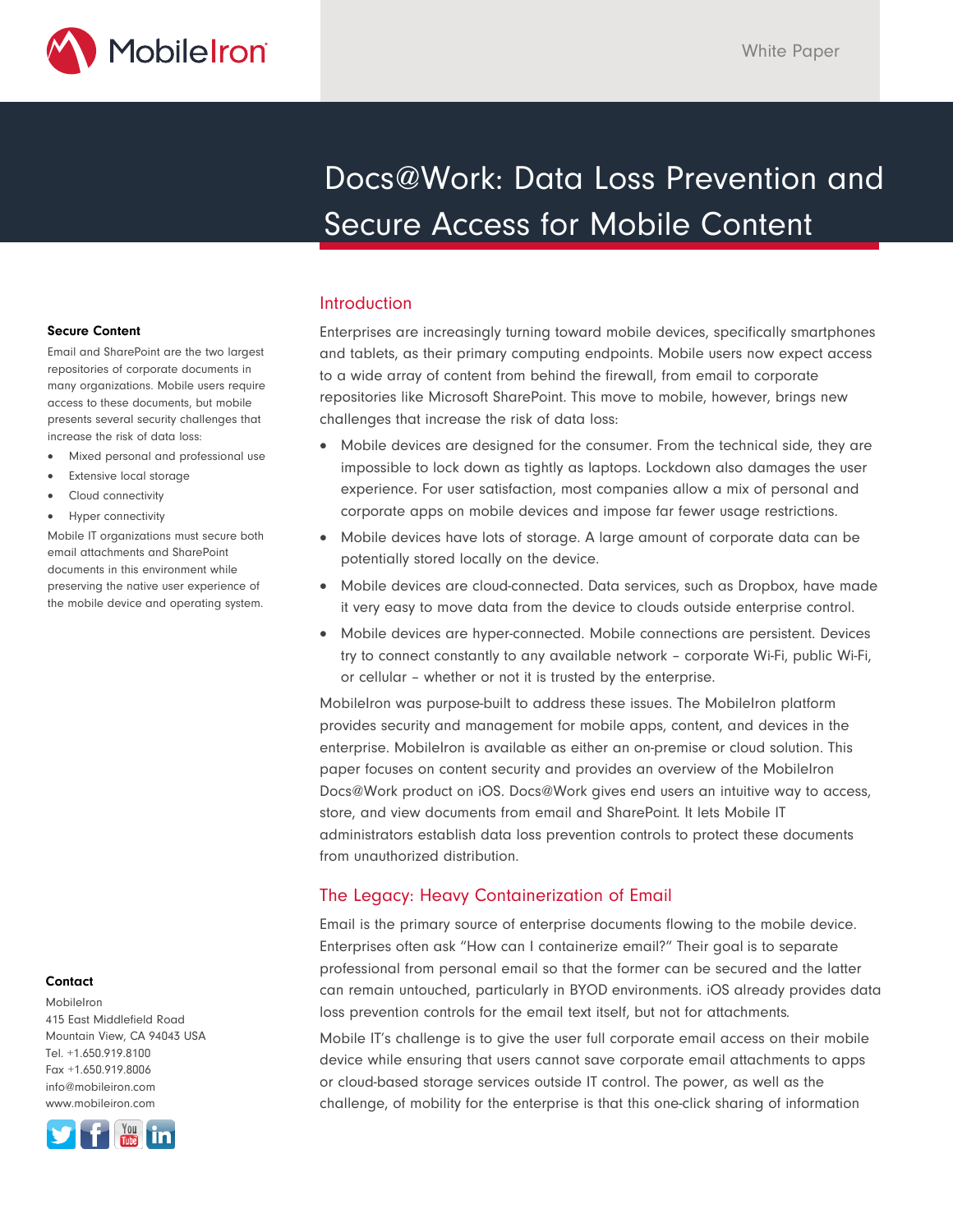

from the device to external cloud services is simple and frequent. An enterprise email attachment can quickly end up in Dropbox without any malicious intent or even effort on behalf of the user.

As a result, some regulated companies in industries such as financial services have felt that they have no choice but to deploy an entirely separate email experience on the device, with a local email container to protect attachments. Unfortunately, this approach has forced users into an email experience they do not like.

Users have voted with their App Store ratings. In almost every organization, users prefer the native iOS email experience to the third-party email container. Users want the integrated experience, real-time push email, high performance, and great usability that only native iOS email can give them. However, their organizations have historically only offered them a third-party, heavily-containerized email app.

# The Future: Targeted Containerization

MobileIron Docs@Work allows Mobile IT to protect email attachments in the native iOS email experience with containerization targeted specifically to the storage of documents. Users get to use the email experience they love, and IT does not have to manage separate infrastructure for the sake of security. Docs@Work applies the same controls to documents from SharePoint. Other content repositories are planned for future releases.

The Docs@Work secure content hub is a document container on the mobile device with strong controls that enable Mobile IT to provide access and protect data-at-rest:

- View documents
- Store documents securely on the device
- Protect data with application-level encryption, e.g., iOS Data Protection on iPhones and iPads
- Selectively wipe documents on the device if the device is compromised or "jailbroken," even if the device is offline
- Selectively wipe documents on the device if the MobileIron server places the device in a quarantine state for non-compliance
- Block clipboard functions to cut/copy/paste information from secure documents to other apps
- Control whether third-party programs can access secure documents
- Prevent email distribution of secure documents
- Utilize policies, users, roles, groups, and permissions already set in MobileIron

Administrators can rest easy knowing that their enterprise documents reside in a secure container and not in an application or cloud service outside of their control.

# Security for Email Attachments

Email attachments are the primary source of mobile documents. Security for email attachments starts with the intelligent transfer of those attachments from the ActiveSync server to the mobile device.

Docs@Work utilizes MobileIron Sentry to continually scan email messages for attachments. Sentry is MobileIron's intelligent gateway and acts as an inline proxy for ActiveSync email access control. When an attachment is found, Sentry will protect the attachment so only Docs@Work can open it. In addition, Sentry can use AES encryption to add another protection layer or remove all attachments before they get to the device.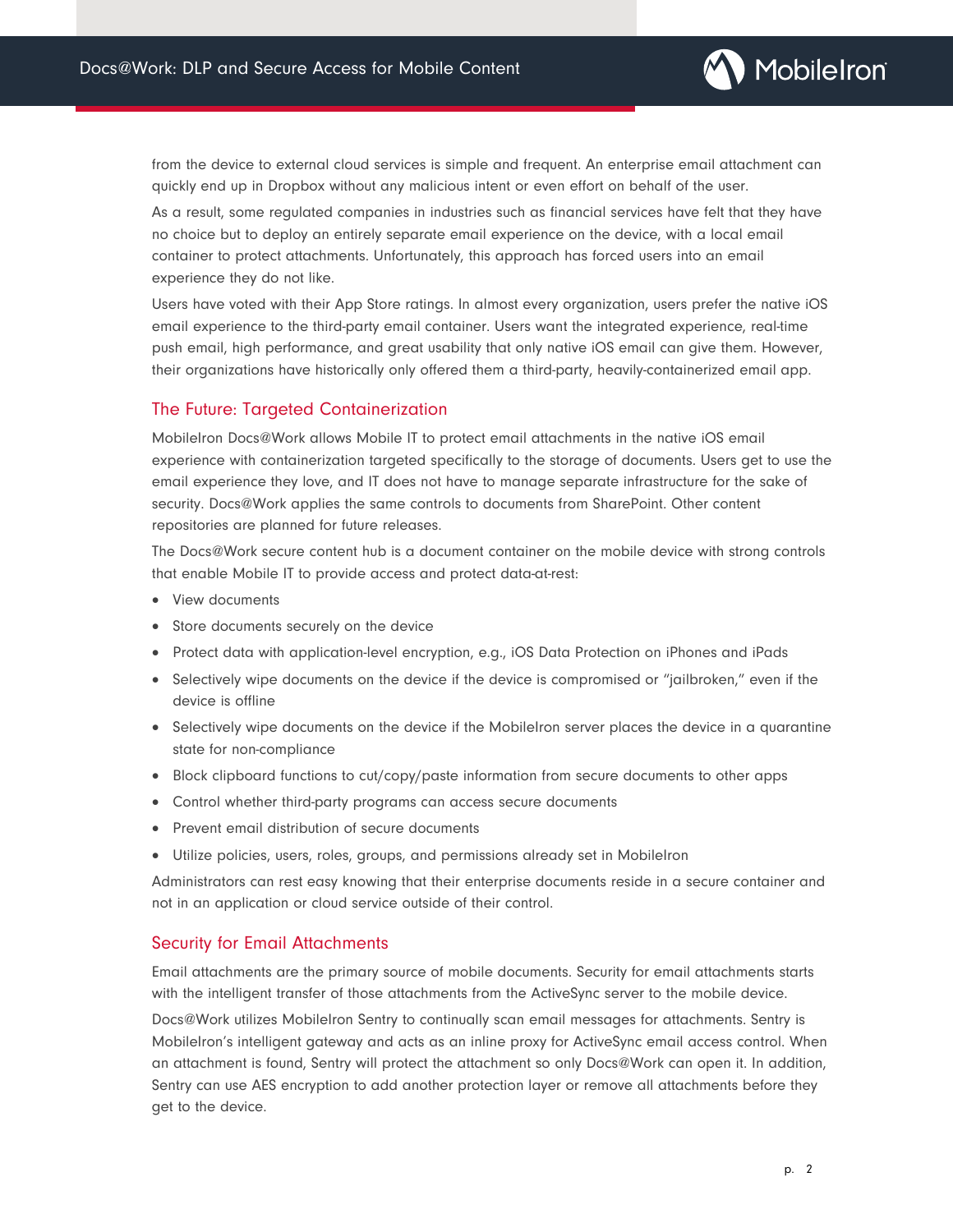

Sentry is intelligent, so when users forward attachments from their corporate email account on the mobile device, document protections are removed as the attachment passes through Sentry on its way back to the corporate email server. The corporate server then forwards the properly formatted attachment to the appropriate user, passing through whatever data loss prevention (DLP) policies and controls the organizations may be utilizing. Sentry protects mobile attachments, but does not interfere with email DLP controls already in place in the enterprise.

When Docs@Work opens an email attachment on the mobile device, it can now also store that document in the secure content hub with all the protections described in the section above.

Mobile IT can now provide strong protection of corporate data in email attachments without compromising the native iOS email experience. Most importantly, users are satisfied because they can now use the native iOS email experience, which they prefer strongly over third-party email apps, for their corporate communications.

#### Access to Enterprise Content

While mobile enterprise communication primarily happens over email today, much enterprise content resides in repositories like SharePoint. To this end, Docs@Work allows users to access content repositories using the WebDAV protocol.

Administrators can configure Docs@Work centrally. Usernames and server information can be automatically pre-populated based on Active Directory or LDAP groups. Because Docs@Work is part of the MobileIron client already on the device, there is no additional software for the user to install. As a result, Docs@Work can quickly be deployed at scale without any action required by the user.

With Docs@Work, users can navigate remote file shares to view content. Users can also store content locally on their device for offline viewing. Docs@Work will keep this offline content up-to-date if the device has connectivity when the file is opened for viewing.

All the content protection mechanisms available for email attachments, including quarantining of enterprise data and blocking access to remote information, are also available when accessing remote file shares for SharePoint.

#### Security for Data-in-Motion through MobileIron Sentry

Mobile devices are hyper-connected and will use a variety of networks to get access to corporate data. Unfortunately, not all of these networks can be trusted. As a result, session security is critical.

To mitigate the risk of untrusted networks, MobileIron Sentry employs a two-phased authentication model for accessing corporate email. With this model, device identity is established using a certificate. This certificate can be issued from either a corporate Certificate Authority (CA) or from the MobileIron server itself, which includes an integrated CA. The latter approach requires no additional infrastructure. Once the certificate has been installed on the device, it must be presented to the Sentry server. Without the proper certificate, all attempts to access mail will be denied.

The second phase of authentication requires the user's username and password. Once device identity has been established, user identity is passed back to the corporate ActiveSync email server. This allows email administrators to validate user identity without having to implement changes to the email infrastructure, like configuring Kerberos. Sentry does also support pure certificate-based authentication with Kerberos.